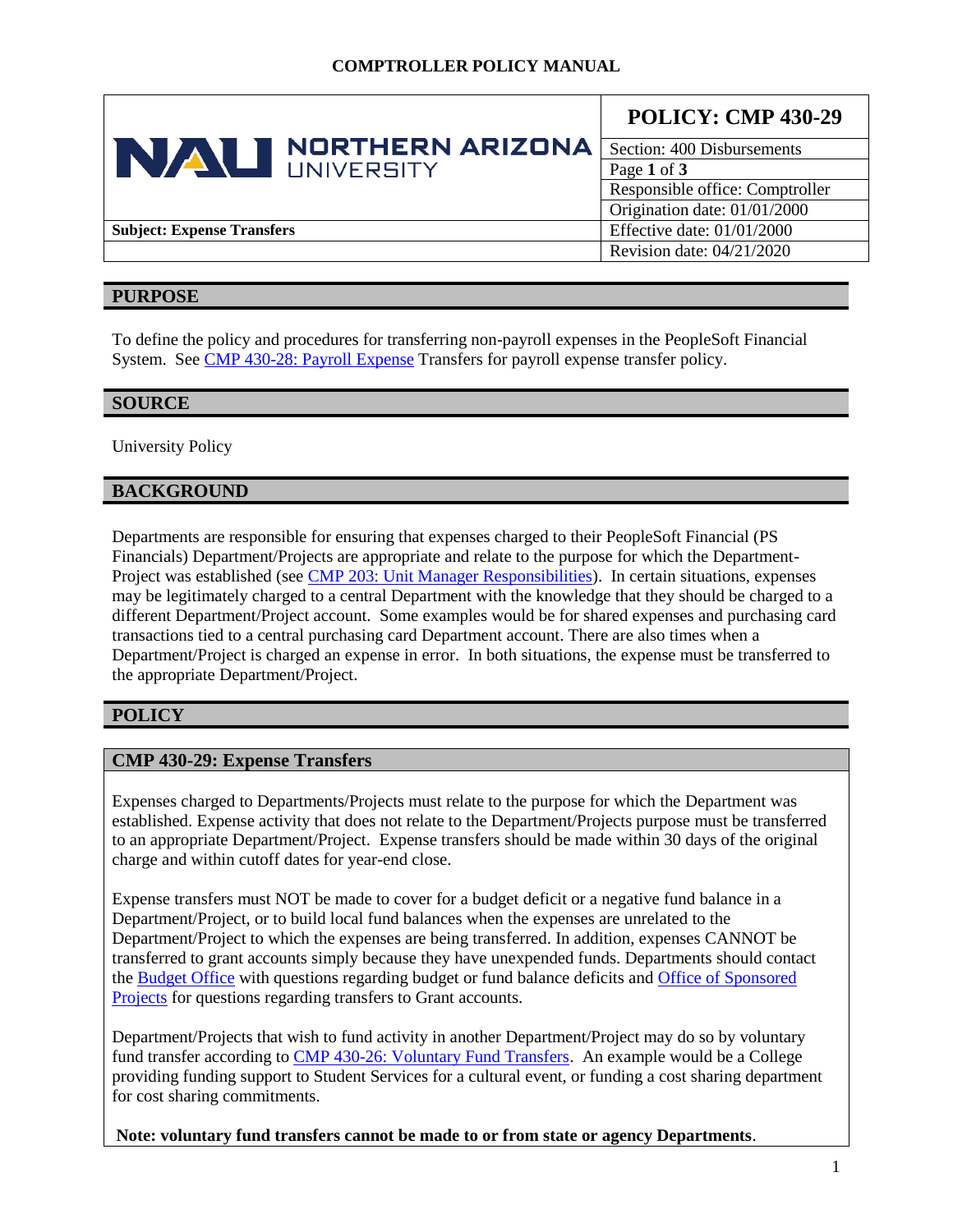| <b>NORTHERN ARIZONA</b><br>NAU<br>I INIVERSITY | <b>POLICY: CMP 430-29</b> |                                 |
|------------------------------------------------|---------------------------|---------------------------------|
|                                                |                           | Section: 400 Disbursements      |
|                                                |                           | Page 2 of 3                     |
|                                                |                           | Responsible office: Comptroller |
|                                                |                           | Origination date: 01/01/2000    |
| <b>Subject: Expense Transfers</b>              |                           | Effective date: $01/01/2000$    |
|                                                |                           | Revision date: $04/21/2020$     |

### **PROCEDURE**

Expense Transfers are recorded in PS Financials on a Departmental Journal (IDT - Internal Departmental Transfer or IST - Internal Service Center Transfer).

### **Interdepartmental Department Journals (IDT journals):**

Departments are able to process their own journals for legitimate expense transfers between Departments or within the same Department to correct/adjust expense account coding. If transferring between departments, the original expense account should be used to maintain the nature of the expense (do not use 739XX accounts). When submitted for approval, valid IDT journals will route to the Department being charged for approval. In addition, certain expense transfers against grant projects will be routed to the Office for Sponsored Projects for approval.

### **Service Center Journals (IST journals):**

Service center charges are presumed to be pre-approved by Departments/Projects requesting the service, and thus do not require approval when the charges are recorded. Service Centers are defined through Comptroller Policy CMP [401-02:NAU Service Center Policy,](https://nau.edu/university-policy-library/wp-content/uploads/sites/26/Comptroller-401_02.pdf) however, departments do not necessarily have to meet the policy requirements to request the ability to process journals using the IST journal source. To request Service Center IST journal approval department managers must submit an e-mail to [Ask-FAS@nau.edu](mailto:Ask-FAS@nau.edu) with the following information:

Department ID: Department Name: Description of services provided: How are services authorized (e.g., e-mail, request form - attach request form): Does CMP Policy 401-02 apply to Department (Yes or No):

## **Supporting Documentation:**

Supporting documentation must be attached to the IDT when a journal cannot stand on its own in terms of justification and/or to assist an Approver's evaluation of the appropriateness of the transaction.

Journals **requiring** supporting documentation attachments:

- · P-card or other expense transfers to an outside department (e.g., Biology to Engineering)
- · P-card transfers between accounts within the same department or project (e.g., travel transfers to appropriate travel accounts)
- · P-card transfers between departments where p-card charges are being allocated from a central p-card department.
- · All expense transfers should include a detailed public purpose (including why moving the expense), and a screenshot of the existing expense.